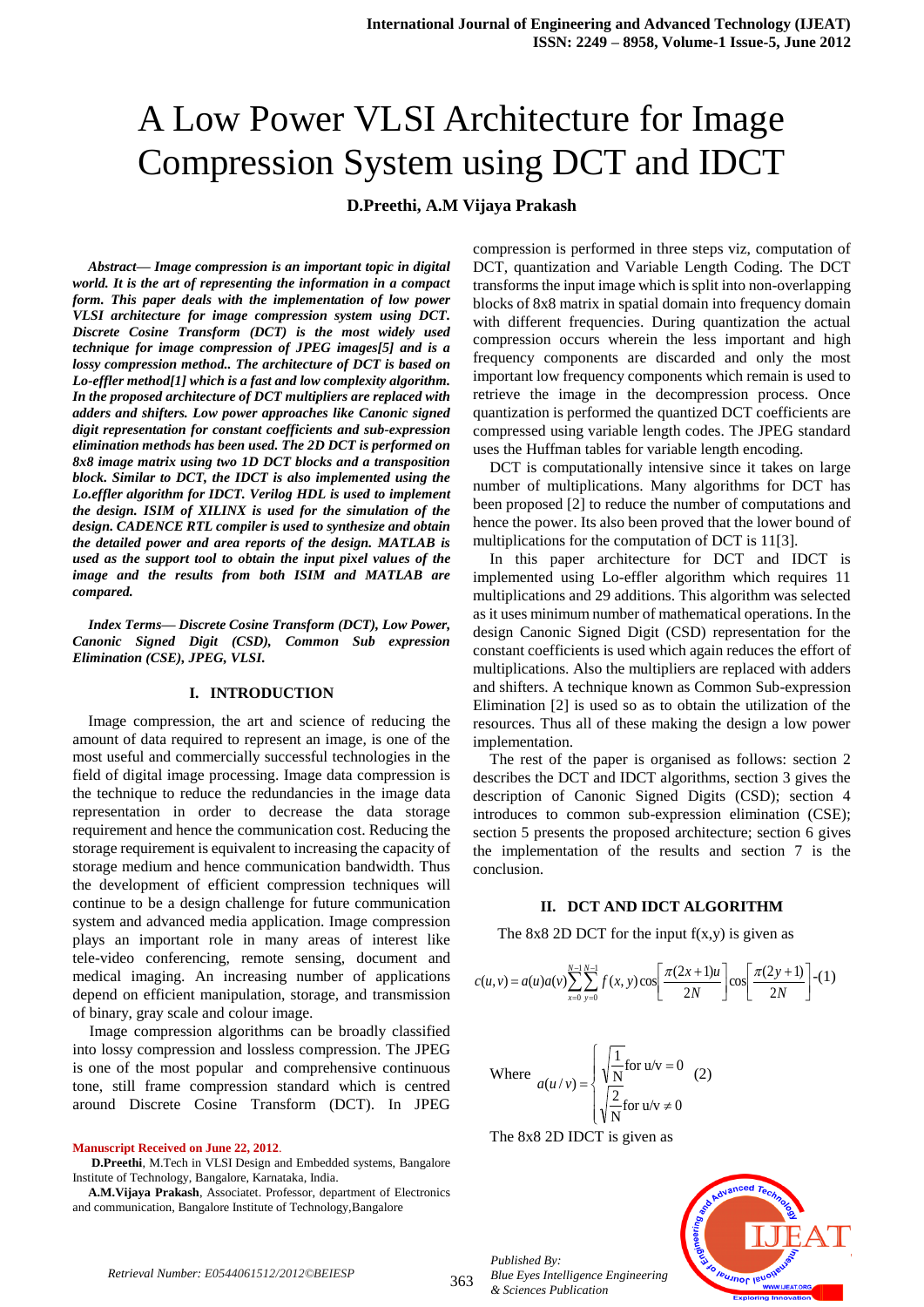$$
f(x, y) = \sum_{u=0}^{N-1} \sum_{v=0}^{N-1} a(u)a(v)c(u, v)\cos\left[\frac{\pi(2x+1)u}{2N}\right]\cos\left[\frac{\pi(2y+1)v}{2N}\right] \quad (3)
$$

Direct implementation of the above equations will require 1024 multiplications and 896 additions. Thus the design will be more complex and also expensive.

By making use of separability property of DCT the 2D DCT/IDCT can be implemented by using the cascade of two 1D DCT and a transposition block as shown below. The transposition block transposes the output of 1D DCT.



**Figure 1. 2 D DCT/IDCT**

The 1D DCT is as given

$$
c(u) = a(u) \sum_{x=0}^{N-1} f(x) \cos \left[ \frac{\pi (2x+1)u}{2N} \right]
$$
 (4)

and IDCT equations is as given below

$$
f(x) = \sum_{x=0}^{N-1} a(u)c(u)\cos\left[\frac{\pi(2x+1)u}{2N}\right]
$$
 (5)

Where  $a(u)$  is as defined in equation (2).

#### **A. Lo-effler Algorithm**

Christoph Lo-effler has proposed a 8-point DCT algorithm that requires only 11 multiplications and 29 additions [3]. In this scheme the number of multiplications has been reduced to a theoretical lower bound which is 11.

The Lo-effler algorithm for the DCT is as shown in the fig 2. It has four stages, each stage has to be executed in series due to the data dependencies. As is seen in the figure, stage 1 requires 4 additions and 4 subtractions. In the second stage the algorithm is split into two parts, one of which for even coefficients and the other half for the odd coefficients. Again in the third stage the even coefficients is separated into even and odd parts. The scaling factor k=  $\sqrt{2}$ .



 **Figure 2. Flow graph of Lo-effler DCT**

The building blocks are as shown below:







Similar to DCT. The IDCT is also as given by Lo-effler algorithm as below with k= $1/\sqrt{2}$ .



**Figure 3. Flow graph of Lo-effler IDCT**

The equations of the kcn is modified in IDCT and is given

 $O_0 = I_0 k \cdot \cos(n\pi/16) - I_1 k \cdot \sin(n\pi/16)$  $O_1 = I_0 k \sin(n\pi/16) + I_1 k \cos(n\pi/16)$ 

## **III. CANONIC SIGNED DIGIT (CSD)**

Canonic Signed Digit was introduced by Avizienis, is a signed representation. Containing fewest number of non zero bits[4]. Thus for the constant multipliers, the number of toggles will be minimum and hence reducing the power consumption.

For a constant coefficient c, the CSD representation is as shown

$$
c = \sum_{i=0}^{N-1} c_i 2^i \text{ where } c_i = \{-1, 0, 1\} \equiv \{-0, +\}.
$$

CSD numbers have essentially two properties

- no 2 consecutive bits in a CSD numbers are non zeros.
- The CSD representation of a number contains the minimum possible number of non zero bits.

The CSD representation contains about 33% fewer non zero bits than 2's complement number.



364

as

*Published By:*

*& Sciences Publication* 

*Blue Eyes Intelligence Engineering*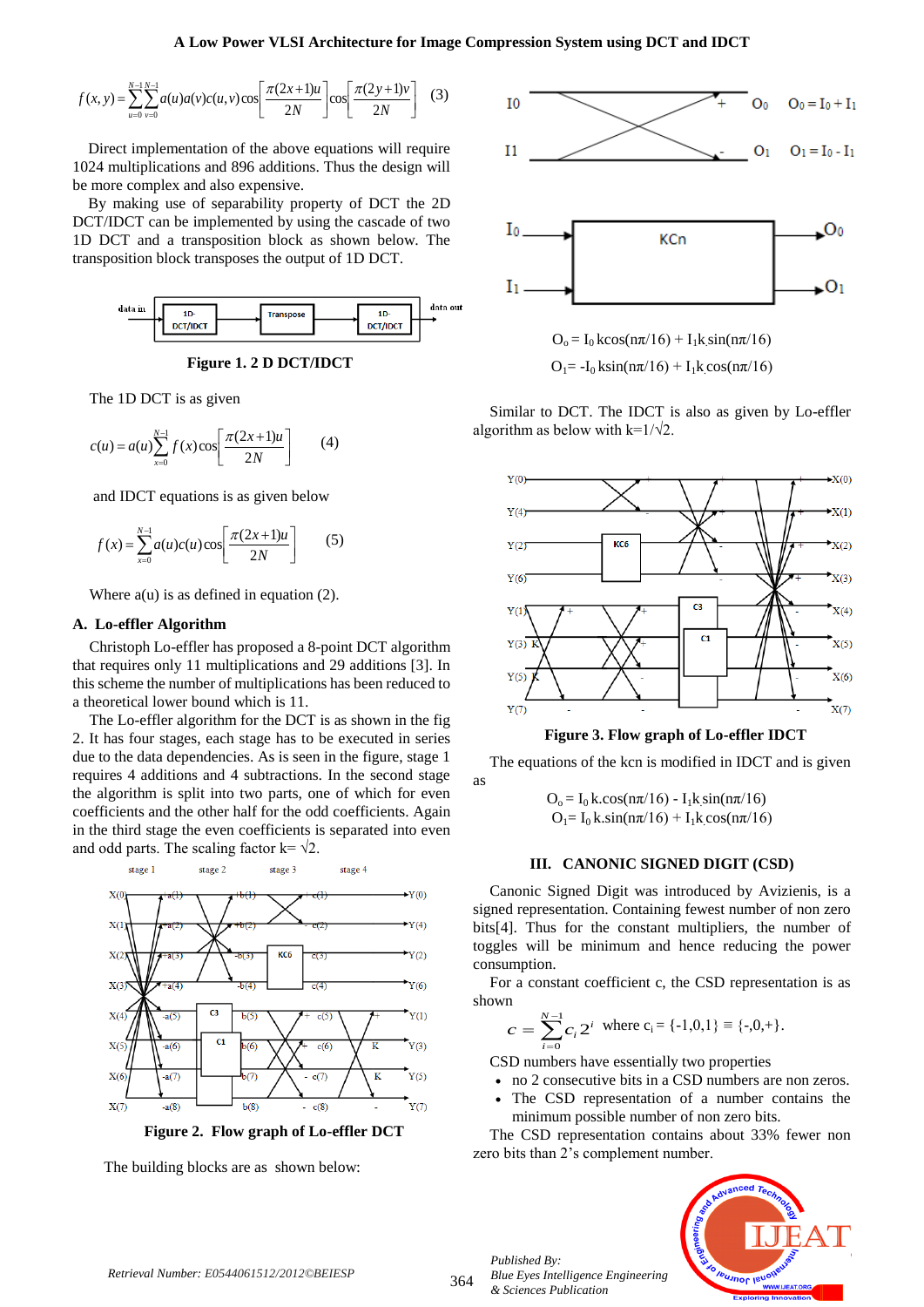

Consequently, for constant multipliers the number of partial products are reduced. The CSD representation for the constant DCT coefficients is as shown in the table 1.

**TABLE I: CONSTANT DCT COEFFICIENTS IN CSD**

| constant        | <b>Fractional</b> | <b>Binary value</b> | Csd equivalent |
|-----------------|-------------------|---------------------|----------------|
|                 | value             |                     |                |
| $\cos(6\pi/16)$ | 0.38268           | 00110001            | $0+0-000+$     |
|                 |                   |                     |                |
| $sin(6\pi/16)$  | 0.92388           | 01110110            | $+000-0-0$     |
| $\cos(3\pi/16)$ | 0.83147           | 01101010            | $+0-0+0+0$     |
|                 |                   |                     |                |
| $sin(3\pi/16)$  | 0.55557           | 01000111            | $0+00+00-$     |
| $\cos(\pi/16)$  | 0.98079           | 01111110            | $+00000-0$     |
| $sin(\pi/16)$   | 0.19509           | 00011001            | $00+0-00+$     |

## **IV. COMMON SUB-EXPRESSION ELIMINATION (CSE)**

To replace the multipliers with adders and shifters CSE technique is used. CSE technique enhances the usage of adders and shifters by identifying the common expressions[2]. Thus by the use of CSE resource utilization is achieved. In the design the CSE has taken the advantage of CSD representation for identifying the common sub-expressions. Let us take for example the evaluation of  $Y(1)$ .

 $Y(1) = c(5) + c(8);$ 

 $= b(5) + b(7) + b(6) + b(8)$ ;

 $=$  a(5) \* cos(3 $\pi$ /16) + a(8) \* sin(3 $\pi$ /16) – a(6) \*  $\sin(\pi/16) + a(7) * \cos(\pi/16) + a(6) * \cos(\pi/16) + a(7) *$  $sin(\pi/16) - a(5) * sin(3\pi/16) + a(8) * cos(3\pi/16)$ ;

=  $a(5) * (2^7 - 2^5 + 2^3 + 2^1) + a(8) * (2^6 + 2^3 - 2^0) - a(6) * (2^5 2^3+2^0$  + a(7) \* (2<sup>7</sup>-2<sup>1</sup>) + a(6) \*(2<sup>7</sup>-2<sup>1</sup>) + a(7) \* (2<sup>5</sup>-2<sup>3</sup>+2<sup>0</sup>)  $- a(5) * (2^6 + 2^3 - 2^0) + a(8) * (2^7 - 2^5 + 2^3 + 2^1);$ 

 $= 2^{7} * (a(5) + a(8) + a(7) + a(6)) + 2^{6} * (a(8) - a(5)) - 2^{5}$ \*(a(5) + a(8) + a(6) - a(7)) + 2<sup>3</sup>(a(5) + a(8) + a(6) - a(7) - a(5)  $+ a(8) + 2<sup>1</sup>* (a(5) + a(8) - a(7) - a(6)) - 2<sup>0</sup> * (a(5) + a(8) + a(6))$  $- a(7)$  ;

 $= 2^{7}$ \* (sb1 + sb4) +  $2^{6}$ \*(sb2) - $2^{5}$ \* (sb1 + sb3) +  $2^{3}$ \*(sb1  $+sb2+sb3)+2^{1}*(sb1-sb4)-2^{0}*(sb2+sb3);$ 

Where  $sb1=a(5)+a(8)$ ;  $sb2=a(8)-a(5)$ ;  $sb3=a(6)-a(7)$ ;  $sb4=a(6)+a(7)$ .

Thus as can be seen sb1 occurs 4 times, sb2 occurs 3 times, sb3 for 3 times and sb4 occurs 2 times. Thus implementing these sub-expressions once we can share the hardware and

hence power reduction can be achieved. Now the multipliers above can be replaced by the shift operations yielding

 $Y(1) = (sb1+sb4) \leq 7 + (sb2) \leq 6 - (sb1+sb3) \leq 5 +$  $(\text{s}b1+\text{s}b2+\text{s}b3)$  <  $3 + (\text{s}b1-\text{s}b4)$  <  $1 - (\text{s}b2+\text{s}b3)$ .

## **V. PROPOSED DCT AND IDCT ARCHITECTURE**

The 2D DCT is implemented by using two 1D DCT blocks and a transposition block. The 8x8 image matrix having the values in the range of 0 to 255 is first converted from unsigned to signed representation which is called level shifting by subtracting from 128. The signed converted values are now given as the input to first 1D DCT in either rowwise or columnwise. The output of the first 1D DCT is given to the transposition block where the transpose of the input takes place. Then the output of this transposition block is given as input to the second 1D DCT to obtain the final 2D DCT.

The complete 2D DCT is as shown in figure 4.



**Figure 4. The 2D DCT architecture**

Similarly to the DCT the 2D IDCT is also implemented using two 1D IDCT blocks and a transposition block. In the IDCT process to the obtained 2D IDCT an addition of 128 is done to reconstruct the original image.

The architecture for 1D DCT which is implemented using Lo-effler algorithm and using CSD and CSE is as shown in figure 5.



**Figure 5. The 1D DCT architecture**

*Published By: Blue Eyes Intelligence Engineering & Sciences Publication* 

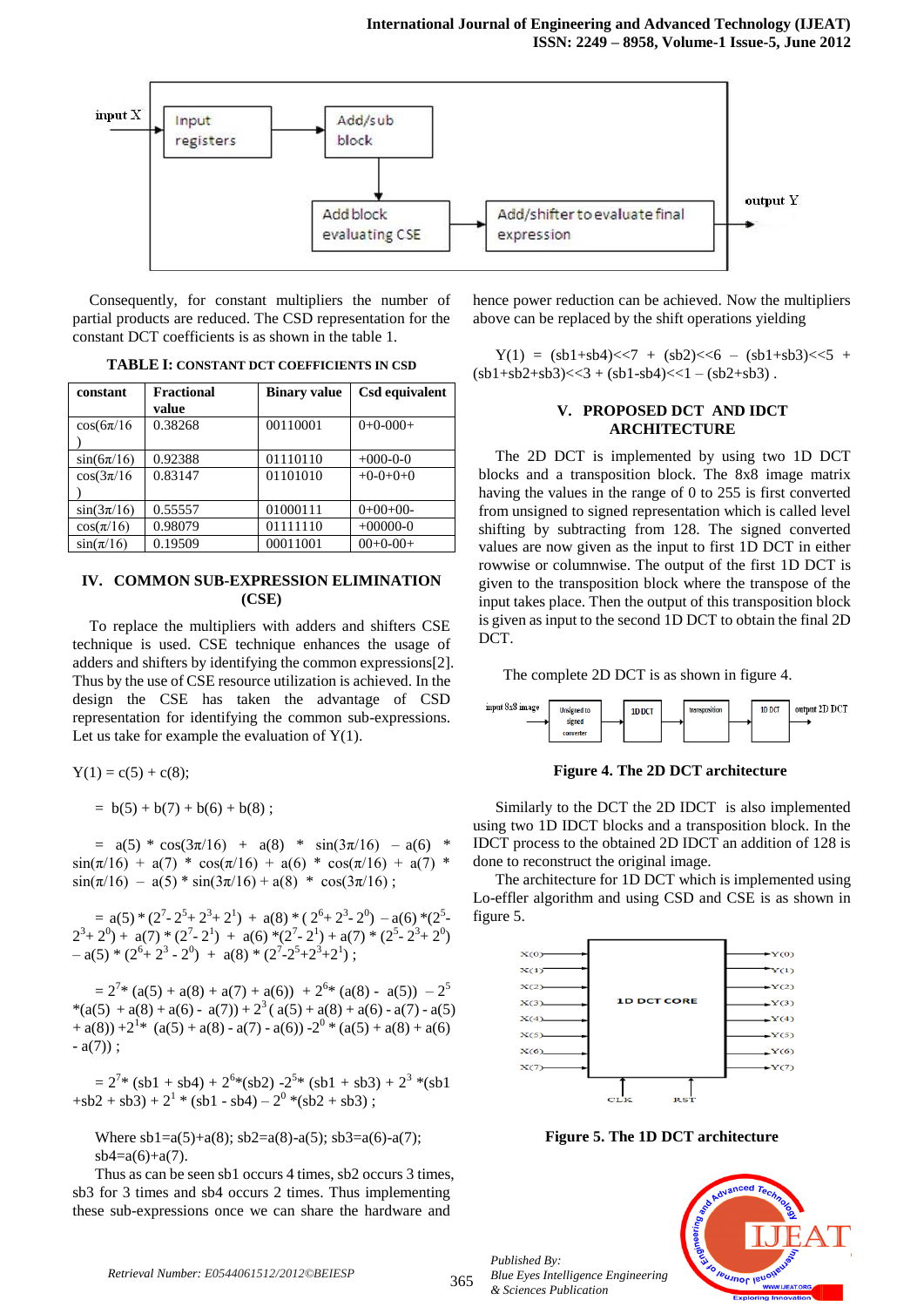The eight pixels in a column of 8x8 matrix is input in parallel to the input registers and then the registered inputs are sent for processing. The architecture is implemented in pipeline structure. The design implemented here is a parallel in and parallel out thereby reducing the latency of the design



**Figure 6. The 1D DCT top module**

| Sim (M.53d) - [Default.wcfg"] |                                              |       |                          |               |                    |                |        |       |            |       |
|-------------------------------|----------------------------------------------|-------|--------------------------|---------------|--------------------|----------------|--------|-------|------------|-------|
|                               | File Edit View Simulation Window Layout Help |       |                          |               |                    |                |        |       |            | $-7x$ |
| }∂B ∛∷₩à®×®∣¤∾                |                                              |       |                          |               |                    |                |        |       |            |       |
|                               |                                              |       |                          |               |                    |                |        |       | 305,000 hs |       |
| Ø                             | Name                                         | Value | (250 ns                  | <b>250 ns</b> | $270\,\mathrm{ns}$ | 280 ns         | 290 rs | COORS | 1310 ns    | 30    |
|                               | dt[10:0]                                     | -2    | $\overline{30}$          | ĥ             | Ø                  | IJ             |        | Ń     | $\sqrt{2}$ |       |
|                               | 【10:0】                                       | $-2$  | $\overline{\cdot \cdot}$ | 9             | 16                 | -6             |        |       |            | Û     |
|                               | d3[10:0]                                     |       | 4                        | 47            | -19                | Ą              | -14    | Ÿ     |            | 4     |
|                               | d4[10:0]                                     |       | 7                        | -17           | $\sqrt{2}$         | $\overline{v}$ | 机      |       |            | 4     |
|                               | d[10:0]                                      |       |                          | 8             |                    | -19            |        |       |            |       |
| 雪                             | 6 (10:0)                                     |       | $\overline{c}$           |               |                    |                |        | Ą     |            | H     |
|                               | $ d$ $ 10:0 $                                |       | 0                        | Ż             | Ñ                  |                |        |       |            | 4     |
|                               | d0[10:0]                                     | IO    |                          | Ч             |                    | O              |        |       |            | 4     |

**Figure 7. The 2D DCT simulation results**







**Fig 9. MATLAB results**



**Figure 10. MATLAB image results**

## **A. Power Analysis**

RTL compiler of CADENCE was used to synthesize the design. Once the synthesize was done the power and area reports were obtained by mapping the design to 180 nm TSMC library. The RTL schematic of the design was also obtained.

## **VI. IMPLEMENTATION AND RESULTS**

The architecture for the proposed DCT/IDCT is modelled using Verilog HDL. MATLAB was used to obtain the input image pixels for the design and also to reconstruct the image after obtaining the outputs from the IDCT core. The functionality of the designs were verified by simulating the design in ISIM of XILINX. RTL compiler of CADENCE was used to synthesize the designs and the power and area reports were obtained. The simulation results for 2D DCT and 2D IDCT from ISIM simulator is as shown in figures 7 and 8. MATLAB results are as shown in figure 9 and 10.

## **Power Analysis**

RTL compiler of CADENCE was used to synthesize the design. Once the synthesize was done the power and area reports were obtained by mapping the design to 180 nm TSMC library. The RTL schematic of the design was also obtained.

| <b>Features</b> | <b>DCT</b>               | <b>IDCT</b>              |
|-----------------|--------------------------|--------------------------|
| Power           | 2.488mW                  | $3.143 \text{mW}$        |
| No.of cells     | 8827                     | 10901                    |
| Cell area       | $0.1033$ mm <sup>2</sup> | $0.1235$ mm <sup>2</sup> |

#### **TABLE 2 POWER AND AREA REPORT OF DCT AND IDCT**

#### **VII. CONCLUSION**

 This paper proposed a low power VLSI architecture for DCT and IDCT for image compression system. Since there were no multipliers used in the design a very low power was obtained. Also due to pipelined structure and parallel input and parallel output the design had very low latency. Power reduction was achieved due to both CSD and CSE techniques and hence a low power design.



*Published By:*

*& Sciences Publication* 

*Blue Eyes Intelligence Engineering*